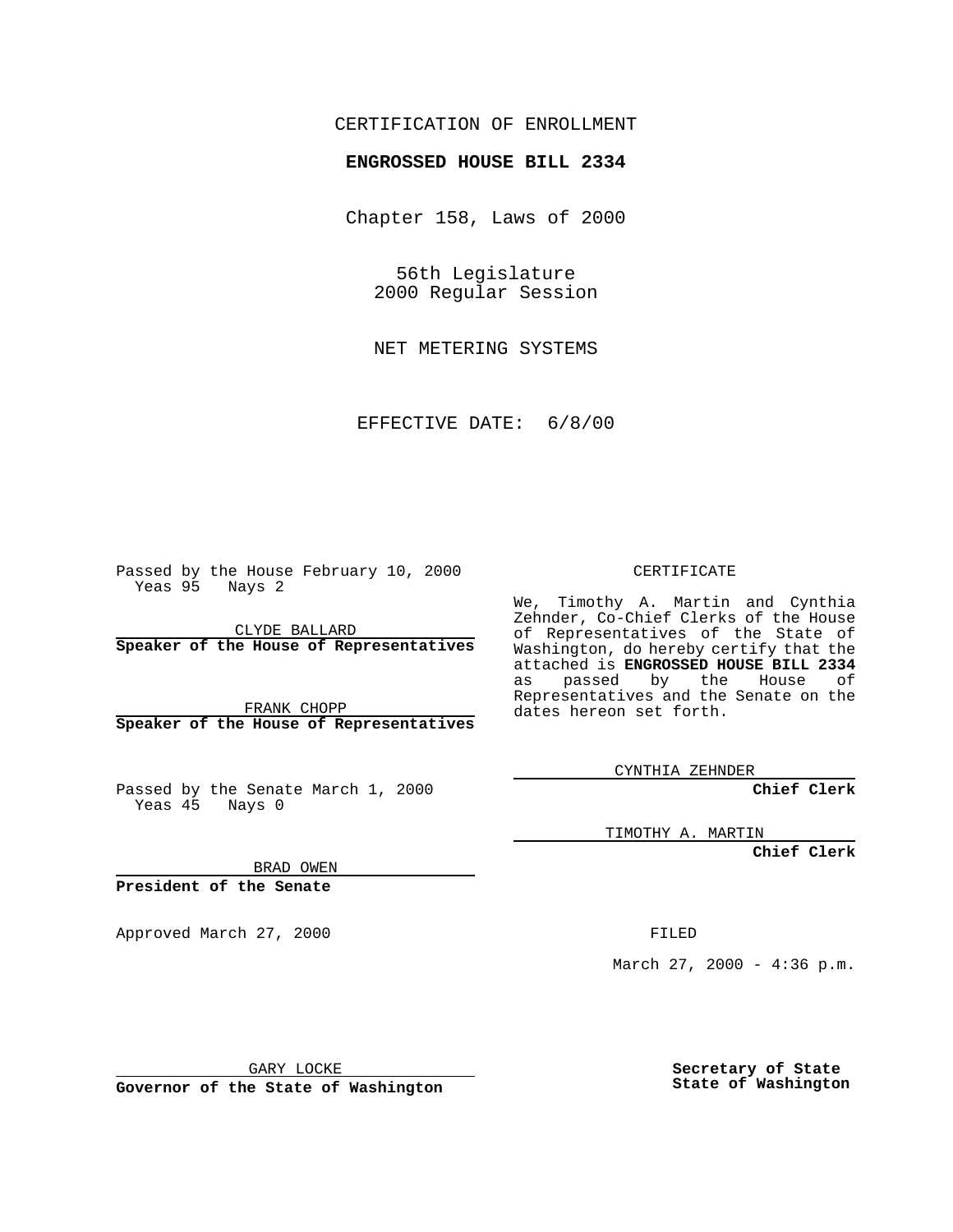## **ENGROSSED HOUSE BILL 2334** \_\_\_\_\_\_\_\_\_\_\_\_\_\_\_\_\_\_\_\_\_\_\_\_\_\_\_\_\_\_\_\_\_\_\_\_\_\_\_\_\_\_\_\_\_\_\_

\_\_\_\_\_\_\_\_\_\_\_\_\_\_\_\_\_\_\_\_\_\_\_\_\_\_\_\_\_\_\_\_\_\_\_\_\_\_\_\_\_\_\_\_\_\_\_

Passed Legislature - 2000 Regular Session

## **State of Washington 56th Legislature 2000 Regular Session**

**By** Representatives Gombosky, DeBolt and Poulsen

Prefiled 1/3/2000. Read first time 01/10/2000. Referred to Committee on Technology, Telecommunications & Energy.

 AN ACT Relating to the definition of net metering system; and amending RCW 80.60.010, 80.60.020, and 80.60.040.

BE IT ENACTED BY THE LEGISLATURE OF THE STATE OF WASHINGTON:

 **Sec. 1.** RCW 80.60.010 and 1998 c 318 s 2 are each amended to read as follows:

 The definitions in this section apply throughout this chapter unless the context clearly indicates otherwise.

(1) "Commission" means the utilities and transportation commission.

(2) "Customer-generator" means a user of a net metering system.

 (3) "Electrical company" means a company owned by investors that meets the definition of RCW 80.04.010.

 (4) "Electric cooperative" means a cooperative or association organized under chapter 23.86 or 24.06 RCW.

 (5) "Electric utility" means any electrical company, public utility district, irrigation district, port district, electric cooperative, or municipal electric utility that is engaged in the business of distributing electricity to retail electric customers in the state. (6) "Irrigation district" means an irrigation district under chapter 87.03 RCW.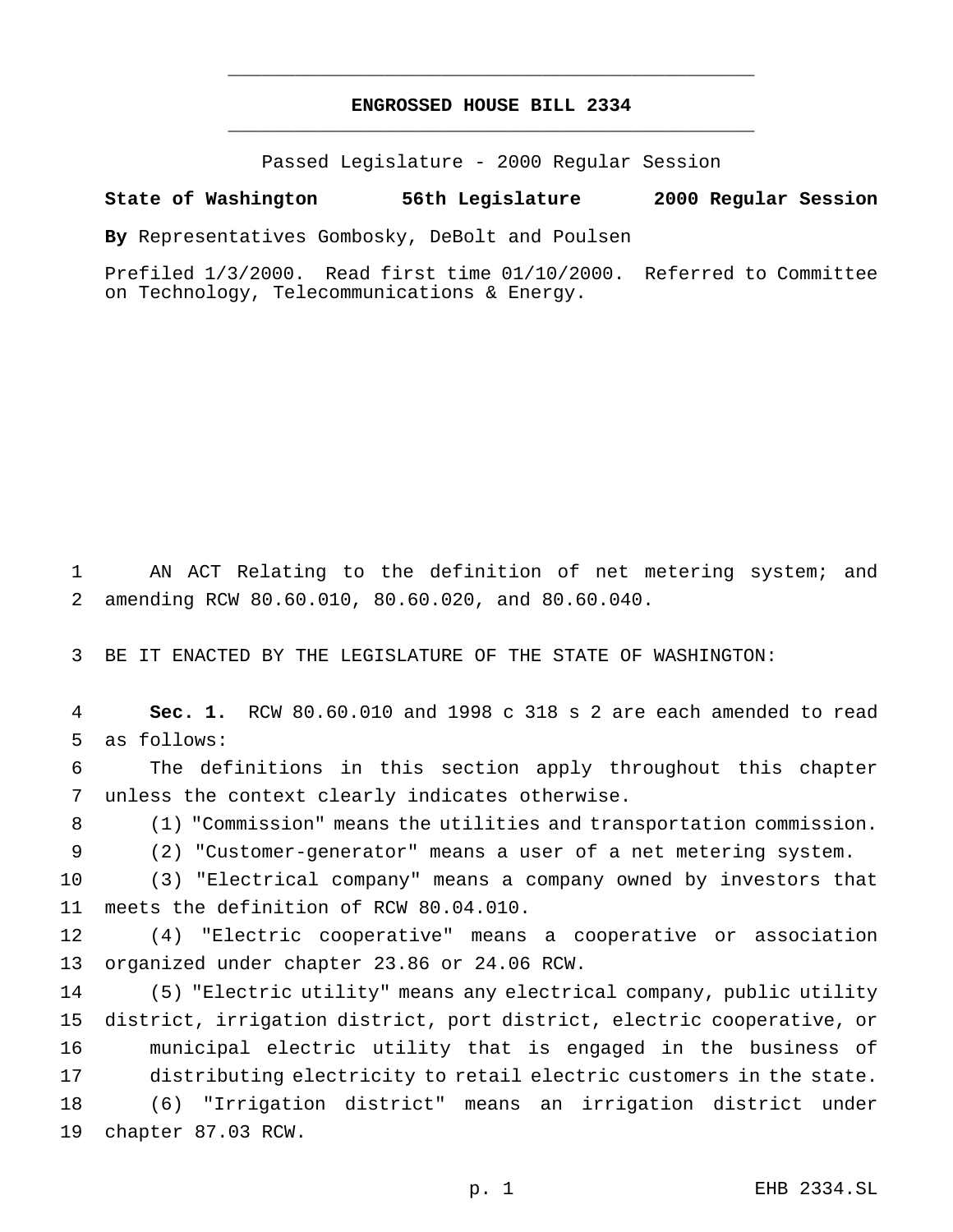(7) "Municipal electric utility" means a city or town that owns or operates an electric utility authorized by chapter 35.92 RCW.

 (8) "Net metering" means measuring the difference between the electricity supplied by an electric utility and the electricity generated by a customer-generator that is fed back to the electric utility over the applicable billing period.

7 (9) "Net metering system" means a fuel cell or a facility for the production of electrical energy that:

(a) Uses as its fuel either solar, wind, or hydropower;

 (b) Has a generating capacity of not more than twenty-five kilowatts;

(c) Is located on the customer-generator's premises;

 (d) Operates in parallel with the electric utility's transmission and distribution facilities; and

 (e) Is intended primarily to offset part or all of the customer-generator's requirements for electricity.

 (10) "Port district" means a port district within which an industrial development district has been established as authorized by Title 53 RCW.

 (11) "Public utility district" means a district authorized by chapter 54.04 RCW.

 **Sec. 2.** RCW 80.60.020 and 1998 c 318 s 3 are each amended to read as follows:

An electric utility:

 (1) Shall offer to make net metering available to eligible customers-generators on a first-come, first-served basis until the cumulative generating capacity of net metering systems equals 0.1 28 percent of the utility's peak demand during 1996, of which not less 29 than 0.05 percent shall be attributable to net metering systems that use as its fuel either solar, wind, or hydropower;

 (2) Shall allow net metering systems to be interconnected using a standard kilowatt-hour meter capable of registering the flow of electricity in two directions, unless the commission, in the case of an electrical company, or the appropriate governing body, in the case of other electric utilities, determines, after appropriate notice and opportunity for comment:

 (a) That the use of additional metering equipment to monitor the flow of electricity in each direction is necessary and appropriate for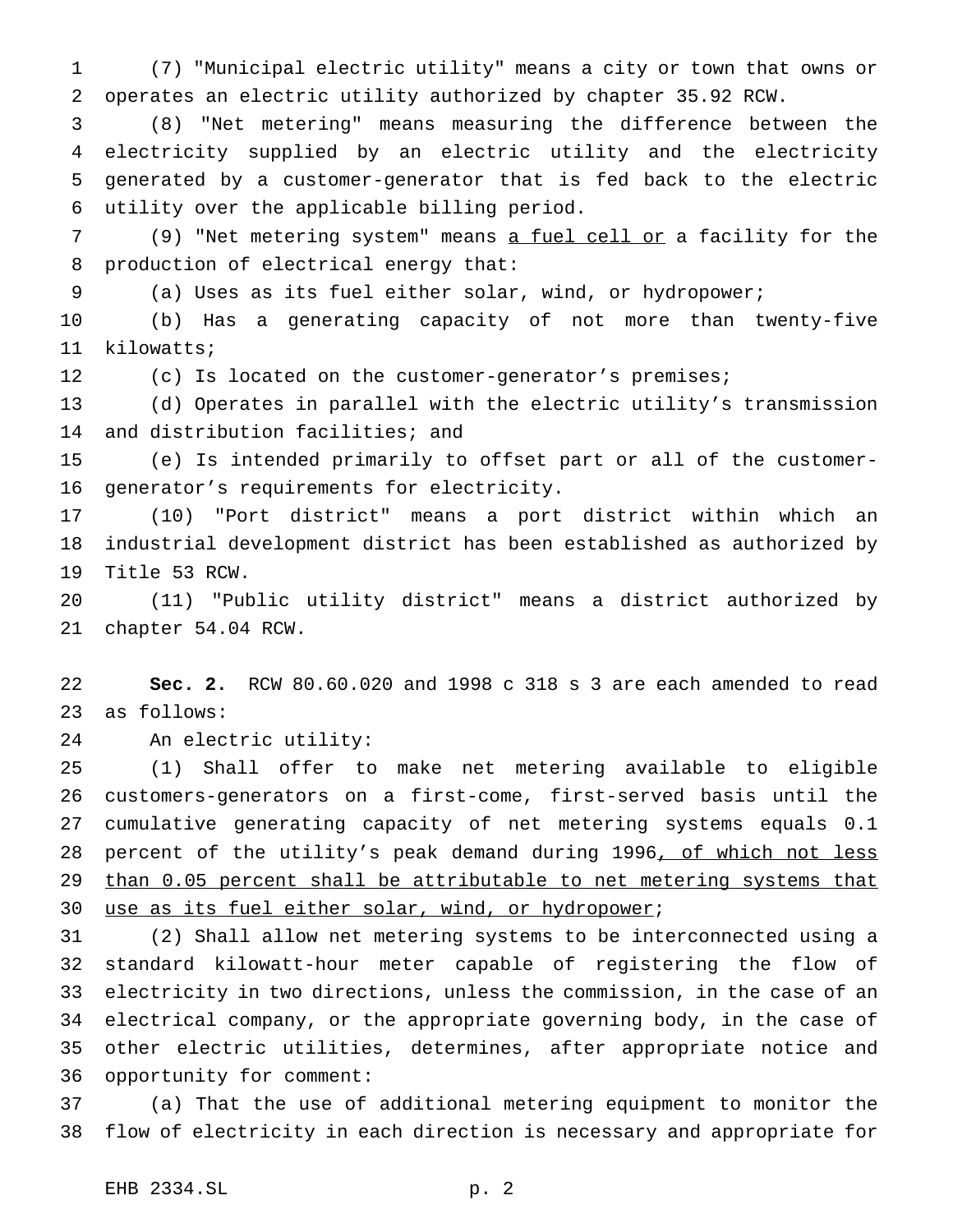the interconnection of net metering systems, after taking into account the benefits and costs of purchasing and installing additional metering 3 equipment; and

 (b) How the cost of purchasing and installing an additional meter is to be allocated between the customer-generator and the utility;

 (3) Shall charge the customer-generator a minimum monthly fee that is the same as other customers of the electric utility in the same rate class, but shall not charge the customer-generator any additional standby, capacity, interconnection, or other fee or charge unless the commission, in the case of an electrical company, or the appropriate governing body, in the case of other electric utilities, determines, after appropriate notice and opportunity for comment that:

 (a) The electric utility will incur direct costs associated with interconnecting or administering net metering systems that exceed any 15 offsetting benefits associated with these systems; and

 (b) Public policy is best served by imposing these costs on the customer-generator rather than allocating these costs among the utility's entire customer base.

 **Sec. 3.** RCW 80.60.040 and 1998 c 318 s 5 are each amended to read as follows:

 (1) A net metering system used by a customer-generator shall include, at the customer-generator's own expense, all equipment necessary to meet applicable safety, power quality, and interconnection requirements established by the national electrical code, national electrical safety code, the institute of electrical and electronics engineers, and underwriters laboratories.

 (2) The commission, in the case of an electrical company, or the appropriate governing body, in the case of other electric utilities, after appropriate notice and opportunity for comment, may adopt by regulation additional safety, power quality, and interconnection 31 requirements for customer-generators that the commission or governing 32 body determines are necessary to protect public safety and system reliability.

 (3) An electric utility may not require a customer-generator whose net metering system meets the standards in subsections (1) and (2) of 36 this section to comply with additional safety or performance standards, 37 perform or pay for additional tests, or purchase additional liability insurance. However, an electric utility shall not be liable directly